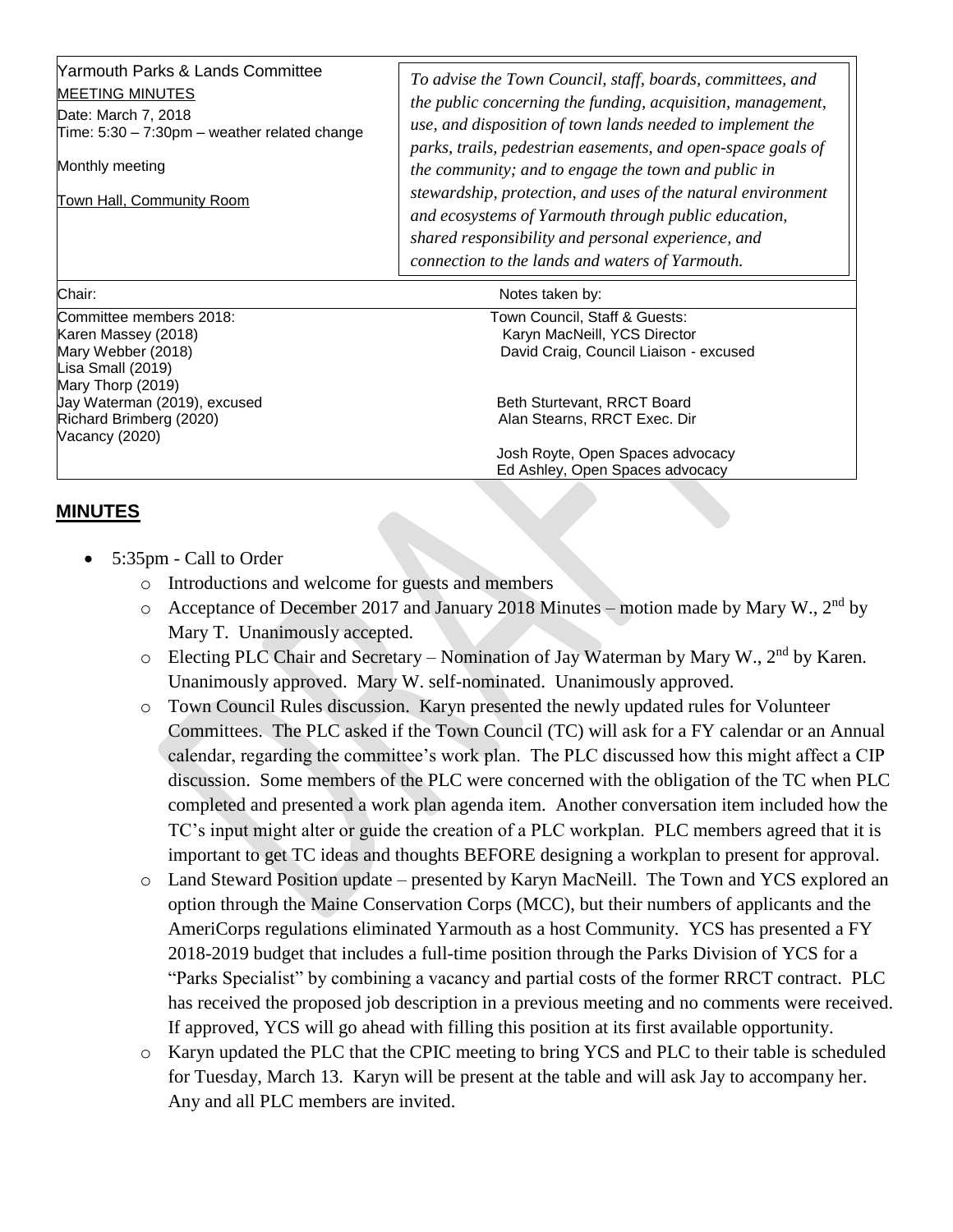- Riverfront Woods Preserve Conservation Easement (CE) Draft discussion
	- o Karyn, Lisa and Mary W. met on Friday, March 9 to discuss many of the topics in the CE. Lisa and Mary shared thoughts on The Nature Conservancy's "Preserve Use Policies." Discussion included the information shared by Lisa.
	- o Alan Sterns shared a reminder that PLC might consider the items that are placed in a management plan versus a CE.
	- o PLC discussion included eliminating uses such as hunting, trapping, snowmobiles, horseback, etc.
	- o Alan suggested that the PLC create a "vision statement" for this parcel and include language that might say, "Except for regional connectors, trails are primitive."
	- o Many agreed that the intention of this property is to be more primitive.
	- o Beth Sturtevant suggested a working sub-group to tackle the language of a CE for Riverfront Woods Preserve (RWP) and include Barker in the conversation.
	- o Lisa wants to ensure some level of protections of the property.
	- o Alan commented that a Forest Management Plan might allow for one type of protections. Also commented that there are laws to protect specific habitats, but this property could "do better" than the basic natural resource values.
	- o Karen Massey reminded the group that if RWP doesn't stay primitive, the Town might not have another place in Yarmouth that is more primitive.
	- o Karyn MacNeill suggested that this discussion is opened to other stakeholders for more transparency.
	- o Alan reminded the PLC there is a deadline for the CE development and the closing on the property. Regarding Land for Maine's Future funding, Alan stated that "only current democracy can prohibit actions" – like hunting and trapping. (Referring to the Town/Local ordinances.) Alan also added that the CE can expressly allow for activities like Hunting and Trapping, and identify current or future local ordinances by stating "except with a restriction by local government."
	- o Mary W. commented that dogs are not considered low-impact in a property like this one.
	- o Alan suggested leaving dogs out of the CE.
	- o Mary Thorp suggested a motion, that PLC "authorizes a subcommittee of two (2) PLC members to work with Royal River Conservation Trust to design a draft Conservation Easement for property known as Riverfront Woods Preserve." Richard 2nd the motion, and it passed unanimously. Mary W. and Lisa will serve as PLC reps on this subcommittee. Beth Sturtevant as RRCT board member and RWP neighbor will also lead this group. Beth will set up first meeting.
- Open Space sub group presentation and updates, Ed Ashley/Josh Royte
	- o Josh Royte offered to move this process ahead how ever is best for the project. The ideal outcome for tonight is to update the PLC, share ideas, and hear recommendations.
	- o Josh shared the current working group: Jamie Carter, Jill Piker, Lisa Small, Karen Massey, Josh Royte, Ed Ashley, Susan Prescott, and Dan Ostrye.
	- o Josh provided the PLC with the following information:
		- his professional and volunteer background;
		- History of prvious Town reports that support Open Space;
		- This group's hope to complete a once titled, "Green Infrastructure Plan" (GIP) as stated in the 2010 Comprehensive Plan;